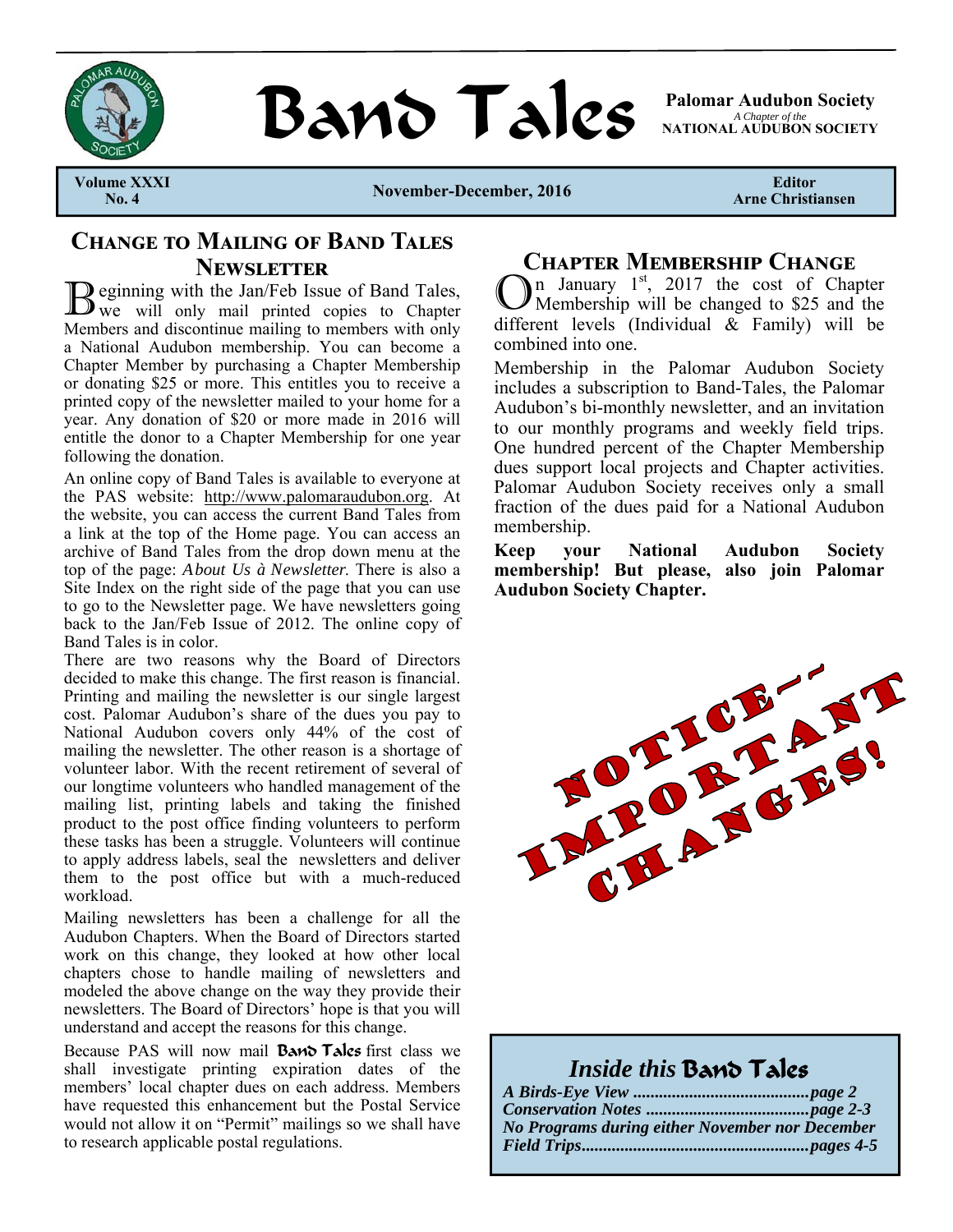## **A BIRD'S EYE VIEW** *Penny Hernandez, President*

C ooler mornings, warm beautiful days, Liquid Amber trees turning to fall colors, It must be fall. The great thing about birding in fall is the trees have lost their leaves and you can see the birds easier. The hard thing about fall is the male birds have lost their colors making it harder to identify. Another sign of fall/winter is the



White-crowned Sparrows and Yellowrump Warblers have returned. If you are a new birder, be sure to join our fall walks and learn the wonderful winter birds that visit San Diego County.

Look elsewhere in the newsletter for news about the newsletter. How's that for a sentence? Some changes are coming in January, don't miss it.

Our new education director, Robin Kohler, is looking for more ways to offer education to our members and community. The birding classes offered by Palomar Audubon under Richard Fowler's direction have been very popular and have encouraged PAS to offer more education programs. If you are interested in helping her or have some education projects please contact Robin. Our scholarship funds have been recently increased thanks to an anonymous donor. I would like to personally thank that person or persons. It's so important to educate our youth through fun and well informed classes and camps.

# Escondido Christmas **Biro Count**

Trenny

#### Saturbay, December 31<sup>st</sup>

**alomar Audubon Society would like to**  $\mathsf{\mathsf{L}}$  extend an invitation to all birders to participate in the annual Escondido Christmas Bird Count on Saturday, Dec 31<sup>st</sup>. The count circle incorporates mostly rural areas near Escondido, Valley Center, and Ramona. Fantastic birding skills are not a requirement – an extra pair of eyes is always helpful. The afterbirding compilation meeting will be held in the early afternoon at Kit Carson Park's covered picnic shelter. The highlight of the day will be the deli-style lunch provided, courtesy of Palomar Audubon Society. For more information and/or team assignments, contact Jim Beckman (858) 205-2819 or Ken Weaver (760) 723-2448,

email gnatcatcher@sbcglobal.net.

**Sign up now and join the fun!**

### **CONSERVATION NOTES** *Richard Fowler, Conservation Chair*

### **"THE GENIUS OF BIRDS"**

J ennifer Ackerman, in her newest book, "The Genius of Birds (2016)" commences her fascinating account of bird intelligence by reporting on the arguably most intelligent bird, the New Caledonian Crow (NCC).

Readers may immediately check their memory banks for New Caledonia and its location. To refresh your memory it is a substantial island in the South Pacific about halfway between Fiji and Australia. It came to the attention of the birding world back in the 1990s by reports that the NCC could construct tools in the wild and pass on



the skill to succeeding generations. The NCC was made famous by one of its own, Betty, who was put to work in an Oxford Laboratory where she constructed a fish hook out of wire in order to fetch food from an inaccessible spot. Other feats by her peers followed.

This is not to say that all birds are smart or smart in the same way. According to Ackerman, scientist like to use the term "animal cognition" and define it as any mechanism by which an animal acquires, processes, stores, and uses information. This usually involves learning, memory, perception, and decision making. There are increasing scientific efforts to understand the neuroscience behind the cognitive abilities of certain bird species, but it may be rather heavy reading for the average birder or lay person. One concept, that is straightforward to us birders, is the following: some bird species are long nesters (Corvids for example) and other species, like the Sandpipers, are precocial and up and running shortly after birth. The latter, 20% of bird species, are associated with smaller brain sizes and whatever that implies. That does not mean that Sandpipers don't have cognitive skills. Think migration for example.

Another kind of cognition involves social learning whether it is from your peers or family. These skills are important in the areas of food, danger, pecking order, and migration. Perhaps a lot of time is save when a young bird observes what his elders are eating or drinking. As with the use of tools, Ackerman backs this up with multiple studies of bird's social behavior.

Bird calls and songs are important to all of us birders. Ackerman focuses on the concept of vocal learning to help us understand the variation in bird songs. This process begins very early in the life of a bird and is determined in large part by the parent birds. However, there is a narrow window of learning for most birds and early in life the ability to learn new songs ends. This is not the case for the Mockingbird, parrots, and certain other species. Scientist are now postulating that the brain pathways and genes of birds are similar to humans, even though our evolutionary paths are quite different. This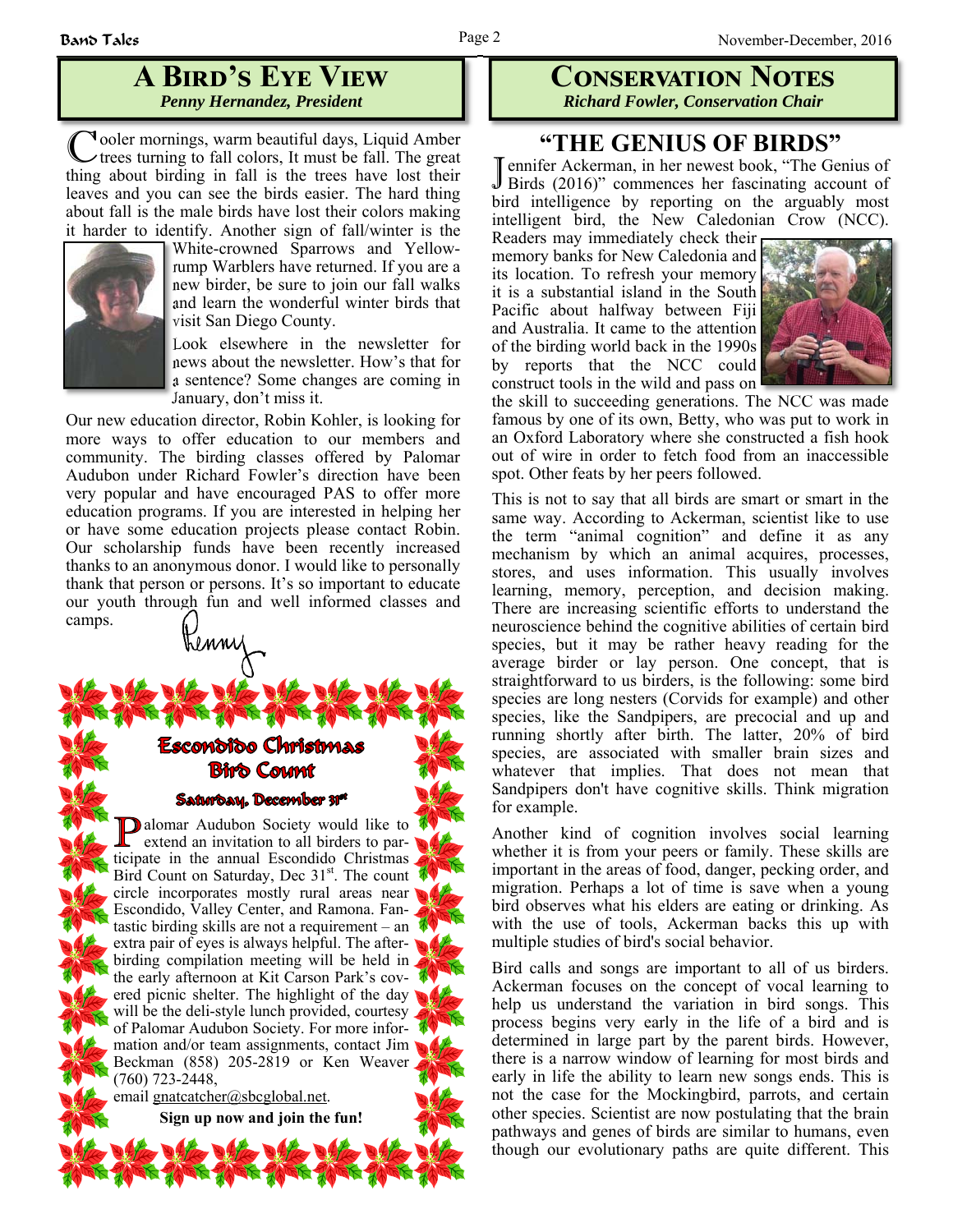indicates that humans and birds arrived at these skills independently which suggests that vocalization is very important to both. In the case of birds we know some of the obvious reasons are protecting territory and mating, in spite of the risk of attracting predators.

Bird migration remains a subject of great interest to scientist. A study of White-crowned Sparrows is indicative of this remarkable feat. Thirty migrating White -crowns were captured in Seattle and flown across to New Jersey where they were released. The adults quickly acclimated and headed for Southern California for the winter. The youngest birds with one migration behind them soon followed. It is no longer believed that migration skills are innate, rather birds have a remarkable ability to sense their environment and build a map of their world. There may be other factors such as magnetic fields though this is not established.

There are other interesting chapters in Ackerman's book such as on the adaptability of the House Sparrow and bird artist. All chapters are heavily footnoted and there is a remarkable total of 53 pages of footnotes. The book, published in 2016, is a great reference for the birder interested in the current status of bird behavior. I recommend it to any birder, though be prepared for a slow



## **HELP THE POLLINATORS**

Three out of every four flowering plants rely on pollinators like bees, butterflies and Hummingbirds.

But sadly, pollinators are on the decline worldwide. There's no better time to reward these hard workers for all they do than by turning your yard or garden into a welcoming haven for bees, butterflies and hummingbirds.

Here are a few tips to attract these helpful friends to your garden:

- 1. **Honeybees** pollinate about one-third of all crops in the United States and contribute roughly \$15 billion a year to the economy. Honeybees and smaller native bees have somewhat shorter tongues than bumblebees, so they'll appreciate tightly packed clusters of tiny flowers and shallow blossoms like some milkweeds, spirea, goldenrod and phlox.
- 2. **Bats** are hard at work while you're asleep, so consider night-blooming plants in addition to day -bloomers. Install a bat box on a nearby tree to encourage bats to take up residence in your yard.
- 3. **Hummingbirds** love brightly colored, tubular flowers. Native red trumpet honeysuckle and many types of columbine are a favorite. When blooms are few, supplement flowers with feeders filled with nectar water.
- 4. **Butterflies** move pollen on their bodies, like bees, but aren't quite as efficient as other pollinators. Attract these beauties with red, yellow, orange, pink and purple blossoms that are flat-topped or clustered and have short flower tubes.

### *PALOMAR AUDUBON SOCIETY WELCOMES NEW AND RENEWING CHAPTER-ONLY MEMBERS:*

Jan Behrhorst Toni Crisell Richard Fowler Anna Marie Bovill Lea Joseph Leeak Patricia Pawlow Eliabeth Rose Marily Schmitz Doug and Diana Walkley

### *AND WE APPRECIATE OUR DONORS VERY MUCH!*

Richard Fowler Audrey Grigsby James Hall Linda and David Jablin Anna Marie Bovill Lea Connie Luizzi Elizabeth Rose Schwab Charitable Trust Margaret Yorio

\*\*\*\*\*\*\*\*\*\*\*\*\*\*\*\*\*\*\*\*\*\*\*\*\*\*\*\*\*\*\*

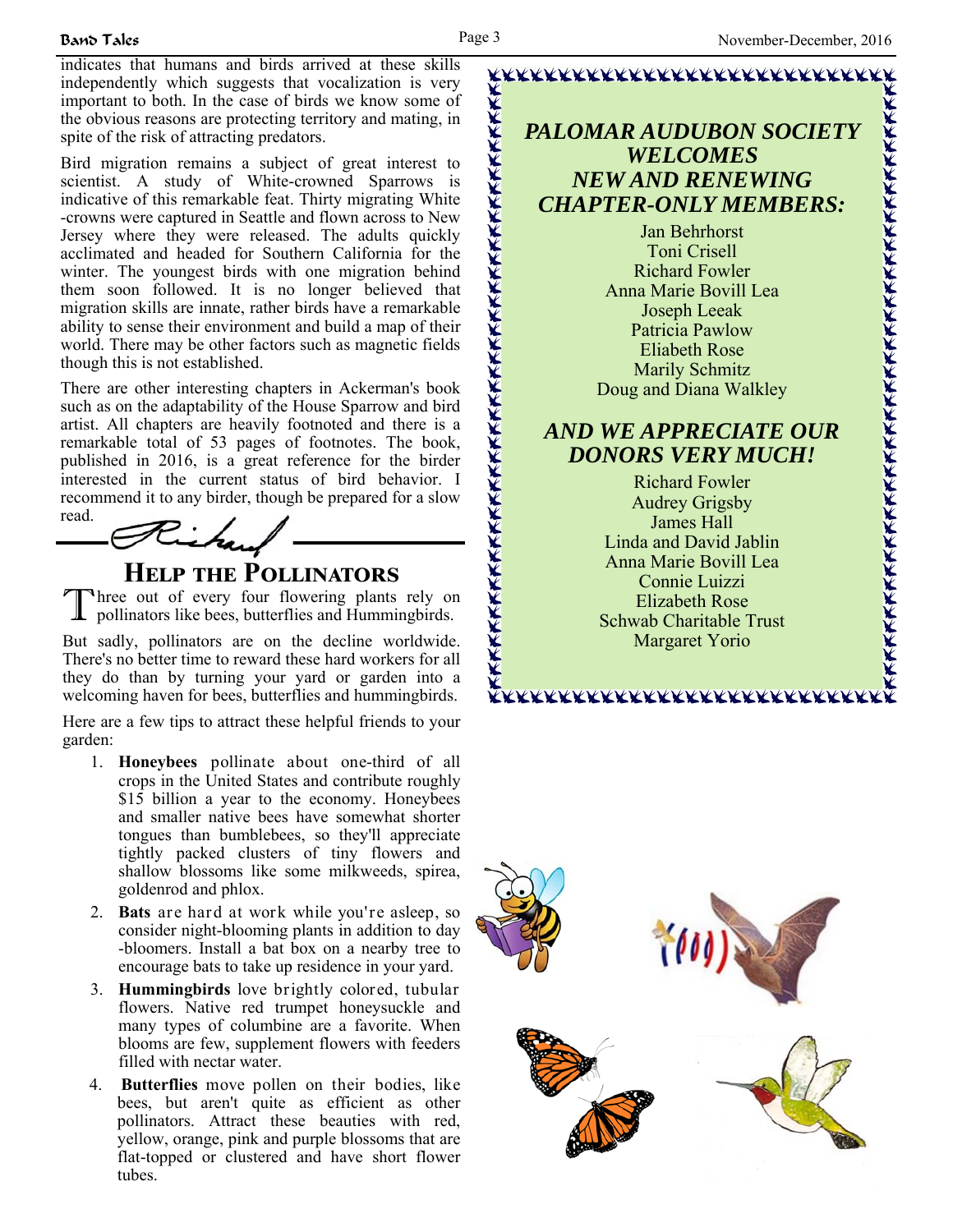### **FIELD TRIPS** *Jim Beckman*

W hether a seasoned birder or a beginner, you are welcome to join us. For more information call the trip leader shown below. Heavy rain cancels trips. Locations in Thomas Guide Coordinates are shown in parenthesis as (Page-Column Row). Ratings: 1=easy, suitable for all levels, 2=moderate, a bit more walking and possibly some hilly terrain, 3=challenging, longer hikes and may involve some steep terrain.

### **(NOTICE - New Fall/Winter Start Time)**

Saturday, November 5, 8:30 am. **Daley Ranch** Escondido **(1110-C3) Rating: 2-3**

From I-15 in Escondido exit at El Norte Parkway and drive east approximately 3 miles. Look for the "Daley Ranch" sign and turn left (north) on La Honda Drive. Continue up the hill toward Dixon Lake and on to the Daley Ranch free parking area on your left. Meet at the trail-head kiosk.

Leader: Tom Trowbridge 760-743-1052

> Saturday, November 12, 8:30 am. **Lake Hodges East/Rancho Bernardo** Rancho Bernardo **(1150 – A6) Rating: 2**

From I-15, exit west at Rancho Bernardo Rd. and turn right onto West Bernardo Drive going north. Proceed to the street marked Rancho Bernardo Recreation Center (stoplight) and turn left. Drive west to the parking areas by the Ed Brown Senior Center (18402 West Bernardo Drive).

Leader: Jeff Ebright 858-484-3932

> Saturday, November 19, 8:30 am. **South Bay Salt Works**  National City **(1330 F4) Rating: 1-2**

From North County, take I-15 south to I-5 and exit at Palomar St. in National City. Go west a short distance and turn left on Bay Blvd. Continue south to 1470 Bay Blvd. and the dirt parking lot on your right. Use a restroom at a fast food joint in National City before arrival – Palomar St. east etc. This location is a restricted area not open to the public. We will be driving/hiking out on the dikes extending into South Bay to view waterfowl and shorebirds. **Arrive early for car assignments. The entrance gate will be closed and locked after our departure.**  FWS Ranger Debbie Good will accompany us on this field trip.

Leader: Jim Beckman 858-205-2819



### **SUNDAY**, November 27, 8:30 am. **San Jacinto Wildlife Area** Riverside County **(RC 749-B4) Rating: 2**

**NOTE: THIS A SUNDAY FIELD TRIP.** From San Diego County take I-15 north to I-215. Exit at the Ramona Expressway right (east). Continue east to Lakeview (a small town). At the stoplight, turn left (north) on Davis Road. Proceed on the asphalt and gravel road for three miles to the SJWA headquarters parking lot on the right. From Escondido, allow 75 minute drive time. Bring a lunch for an after-walk picnic. Always a favorite field trip!

Leader: Sally Sanderson

760-749-6995

Saturday, December 3, 8:30 am.

**Lindo Lake**

### Lakeside

#### **(1232-B3) Rating: 2**

From North County, take I-15 south to Highway 52 then east to Hwy 67. Head north, and take the Winter Gardens Blvd. Exit. Turn left on Woodside Ave (into Lakeside) and continue northeast to the Lindo Lake County Park. Stay on Woodside a short distance, turn right on Chestnut St. which then becomes Lindo Lane. Park in the small parking lot on the left, next to the VFW hall at 12650 Lindo Lane.

Leader: Jack Friery

619-218-7342

Saturday, December 10, 8:30 am. **San Elijo Lagoon** Solana Beach **(1167-E6) Rating: 2**

Take I-5 to Lomas Santa Fe Drive. Go west to North Rios Avenue. Turn right (north) and go all the way to the end of North Rios Avenue. Park and meet at the end of the street near the barricade. This is a good spot to view wintering waterfowl and shorebirds.

Leader: Dave Cowan

858-437-4101

 Saturday, December 17, 8:30 am **A Fallbrook Adventure! Live Oak County Park/Los Jilgueros Preserve (New Locations)** Fallbrook

#### **(1028- C5) Rating: 1**

Highway 395 located at the stoplight immediately after the South Freeway entrance. Proceed 1 mile to Reche Road. Proceed 2.2 miles up Reche Road to Live Oak County Park located immediately after Gird Road. Meet in the parking lot. There is a small parking fee at all SD County Parks, but free with a Senior Parking Permit. Our target birds here are the Band-tailed Pigeons and Wood Ducks. Lewis's Woodpeckers have also been seen here at this time of the year. Afterwards, we travel to Los Jilgueros Preserve for winter riparian species. Continue up Reche Road until it dead-ends onto Old Stagecoach Road. Turn left and proceed until it dead-ends into South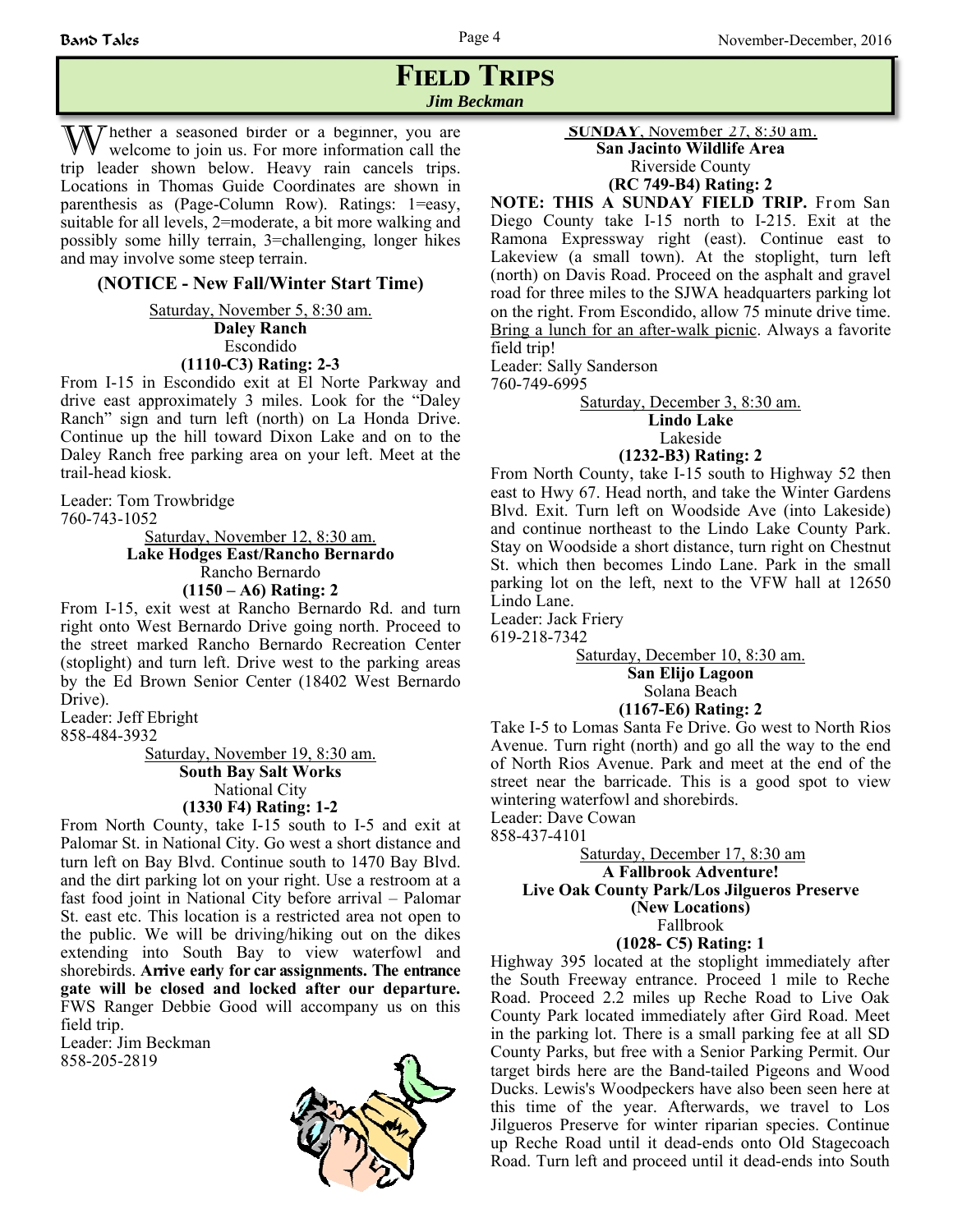Mission Road. Turn right, proceed through the next traffic light and within 100 yards, turn right into Los Jilgueros Preserve. **Afterwards a buffet lunch is being served two minutes away at the Walkley's.** A word of caution: several GPS models do not work well in the Fallbrook area. It is best to follow these instructions to get to the walk.

Leader: Doug Walkley 310-387-8190

Saturday, December 24, 8:30 am. **Tijuana Estuary** Imperial Beach **(1349-F1) Rating: 2**

Travel south on I-5 from San Diego and exit west on Coronado Avenue, which becomes Imperial Beach Boulevard. Turn left on  $3<sup>rd</sup>$  Street to Caspian Way, turn left and then right to the Tijuana Estuary Visitor Center parking lot.

Leader: Michael Beeve 209-247-5237

#### Saturday, December 31 **Escondido Christmas Bird Count**

Palomar Audubon Society would like to extend an invitation to all birders to participate in the annual Escondido Christmas Bird Count on Saturday, Dec  $31<sup>st</sup>$ . The count circle incorporates mostly rural areas near Escondido, Valley Center, and Ramona. Fantastic birding skills are not a requirement – an extra pair of eyes is always helpful. The after-birding compilation meeting will be held in the early afternoon at Kit Carson Park's covered picnic shelter. The highlight of the day will be the deli-style lunch provided, courtesy of Palomar Audubon Society. For more information and/or team assignments, contact Jim Beckman (858) 205-2819 or Ken Weaver 760-723-2448

Email: gnatcatcher@sbcglobal.net.

**Sign up now and join the fun!**

Saturday, January 7, 8:30 am. **Dixon Lake** Escondido

**(1110-C3) Rating: 2**

From I-15 in Escondido, exit at El Norte Parkway and drive east approximately 3 miles. Look for the" Daley Ranch/Dixon Lake" signs and turn left (north) on La Honda Drive. Drive up the hill to the free parking area on your left at the end of the road. Meet at the east end of the parking lot, near the kiosk, adjacent to the Dixon Lake

The other the other off

park entrance. Leader: Sally Sanderson 760-749-6995



# **PROGRAMS** *No programs are scheduled during the months of November and December. General meetings will resume in January on the regularly scheduled fourth Thursday of each month. 'Until then- - -*

LE TURE TU

HAVE A VERY HAPPY HOLIDAY! SEASON !

Nito the the the the the